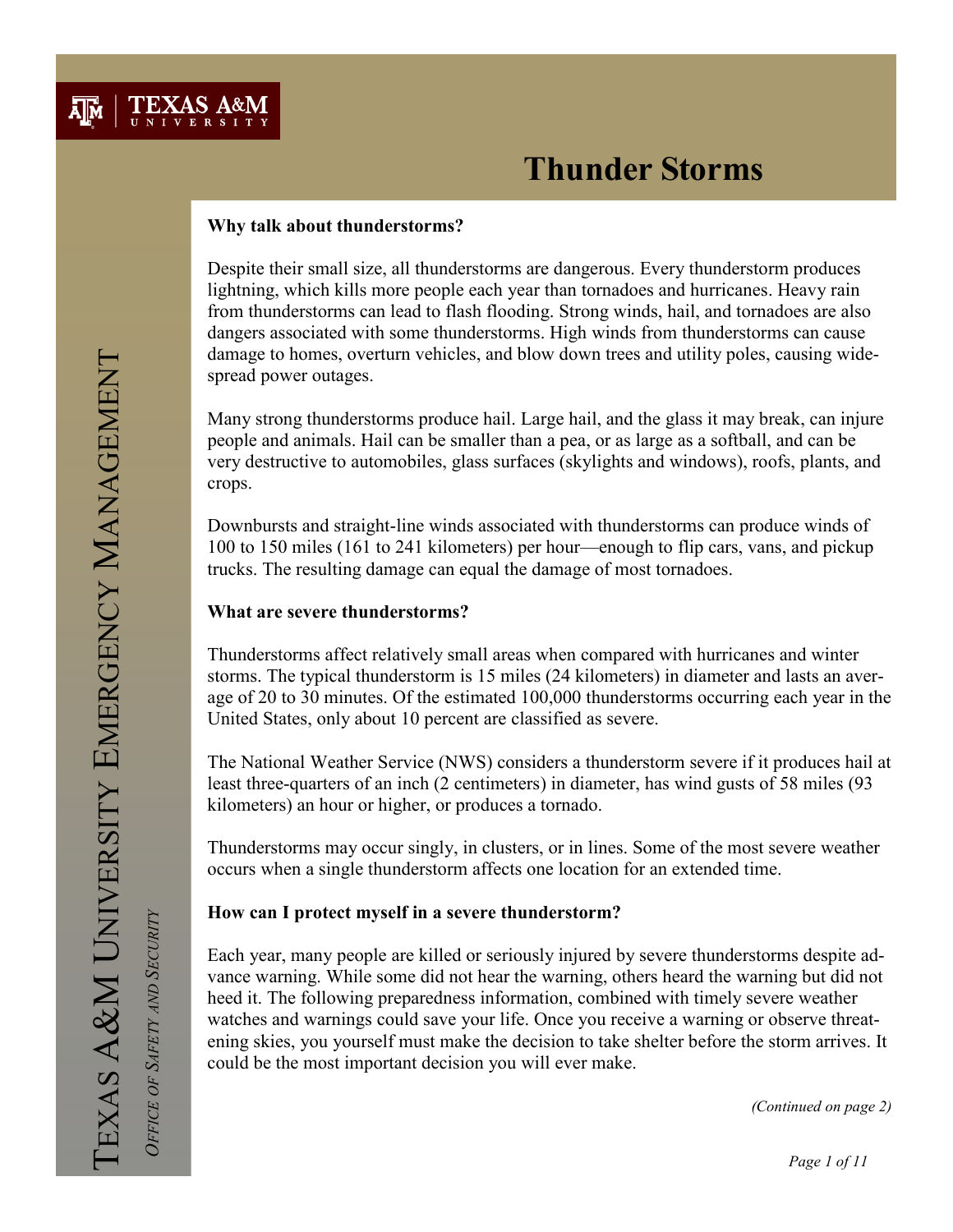#### (Continued from page 1)

In a hailstorm, take cover immediately. Pets and livestock are particularly vulnerable to hail, so bring animals into shelter before storms begin.

If a severe thunderstorm warning is issued, take shelter. Get out of structures, such as mobile homes, that are susceptible to being blown over in high winds. Stay away from downed power lines and report them immediately.

## How dangerous is lightning?

Lightning is a major threat during a thunderstorm. Lightning produces thunder in a thunderstorm and is very unpredictable, increasing the risk to individuals and property. According to the National Weather Service, lightning kills on average more than 70 people and injures at least 300 others each year in the United States. While only about 10 percent of those struck are killed, the large majority of the 90 percent who survive suffer long-term injuries, such as memory loss, dizziness, muscle spasms, depression, and fatigue. Lightning also causes about \$5 billion in economic loss each year in the United States.

Lightning often strikes outside the area of heavy rain and may occur as far as 10 miles (16 kilometers) from any rainfall. Heat lightning is actually lightning from a thunderstorm too far away for thunder to be heard. You are in danger from lightning if you can hear thunder. Because light travels so much faster than sound, lightning flashes can sometimes be seen long before the resulting thunder is heard.

When the lightning and thunder occur very close to one another, the lightning is striking nearby.

To estimate the number of miles you are from a thunderstorm, count the number of seconds between a flash of lightning and the next clap of thunder. Divide this number by five. More than 50 percent of lightning deaths occur after the thunderstorm has passed. The National Weather Service encourages you to practice the 30/30 lightning safety rule: If the time between seeing the lightning and hearing the thunder is less than 30 seconds, you are in danger. Stay indoors for 30 minutes after hearing the last clap of thunder.

More information about lightning and lightning safety is available at: http://www.lightningsafety.noaa.gov/.

## What is the best source of information about severe thunderstorms in my area?

Local radio or television stations or NOAA Weather Radio are the best sources of information about severe thunderstorms and other weather-related bulletins in your area. NOAA

(Continued on page 3)

OFFICE OF SAFETY AND SECURITY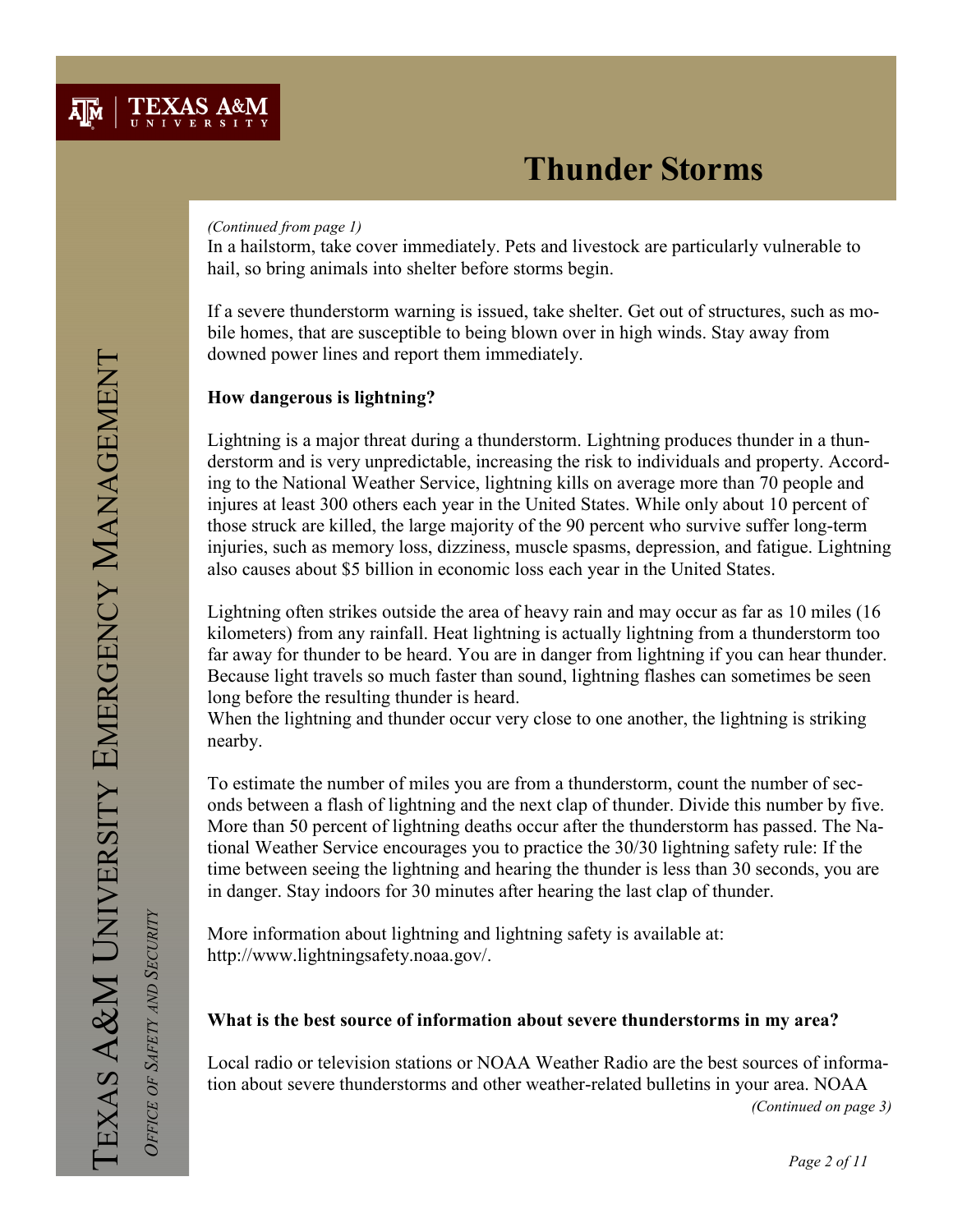### (Continued from page 2)

Weather Radio is the prime alerting and critical information delivery system of the National Weather Service (NWS). NOAA Weather Radio broadcasts warnings, watches, forecasts, and other hazards information 24 hours a day over more than 650 stations in the 50 states, adjacent coastal waters, Puerto Rico, the U.S. Virgin Islands, and the U.S. Pacific territories.

The NWS encourages people to buy a weather radio equipped with the Specific Area Message Encoder (SAME) feature. This feature automatically alerts you when important information is issued about severe thunderstorms or other weather-related hazards in your area. Information on NOAA Weather Radio is available from your local NWS office or at http:// www.nws.noaa.gov/nwr.

## Watch, Warning

A Severe Thunderstorm WATCH means severe thunderstorms are possible in and near the watch area. People in a watch area should keep informed and be ready to act if a severe thunderstorm warning is issued.

A Severe thunderstorm WARNING means severe weather has been reported by spotters or indicated by radar. Warnings indicate imminent danger to life and property.

## Be Prepared for Severe Thunderstorms

For general preparedness, every household should create and practice a Family Disaster Plan and assemble and maintain a Disaster Supplies Kit. In addition, every household should take precautions for severe thunderstorms and lightning and plan for and practice what to do if a thunderstorm occurs.

## Protect Yourself

You should:

- Discuss thunderstorm safety with members of your household. Be aware that a thunderstorm could produce a tornado. Tornadoes develop from severe thunderstorms along and ahead of cold fronts.
- Pick a safe place in your home for household members to gather during a thunderstorm. This should be a place where there are no windows, skylights, or glass doors, which could be broken by strong winds or hail and cause damage or injury. In preparation for possible tornado warnings, consider making your severe thunderstorm safe place on the lowest floor of the building.

(Continued on page 4)

OFFICE OF SAFETY AND SECURITY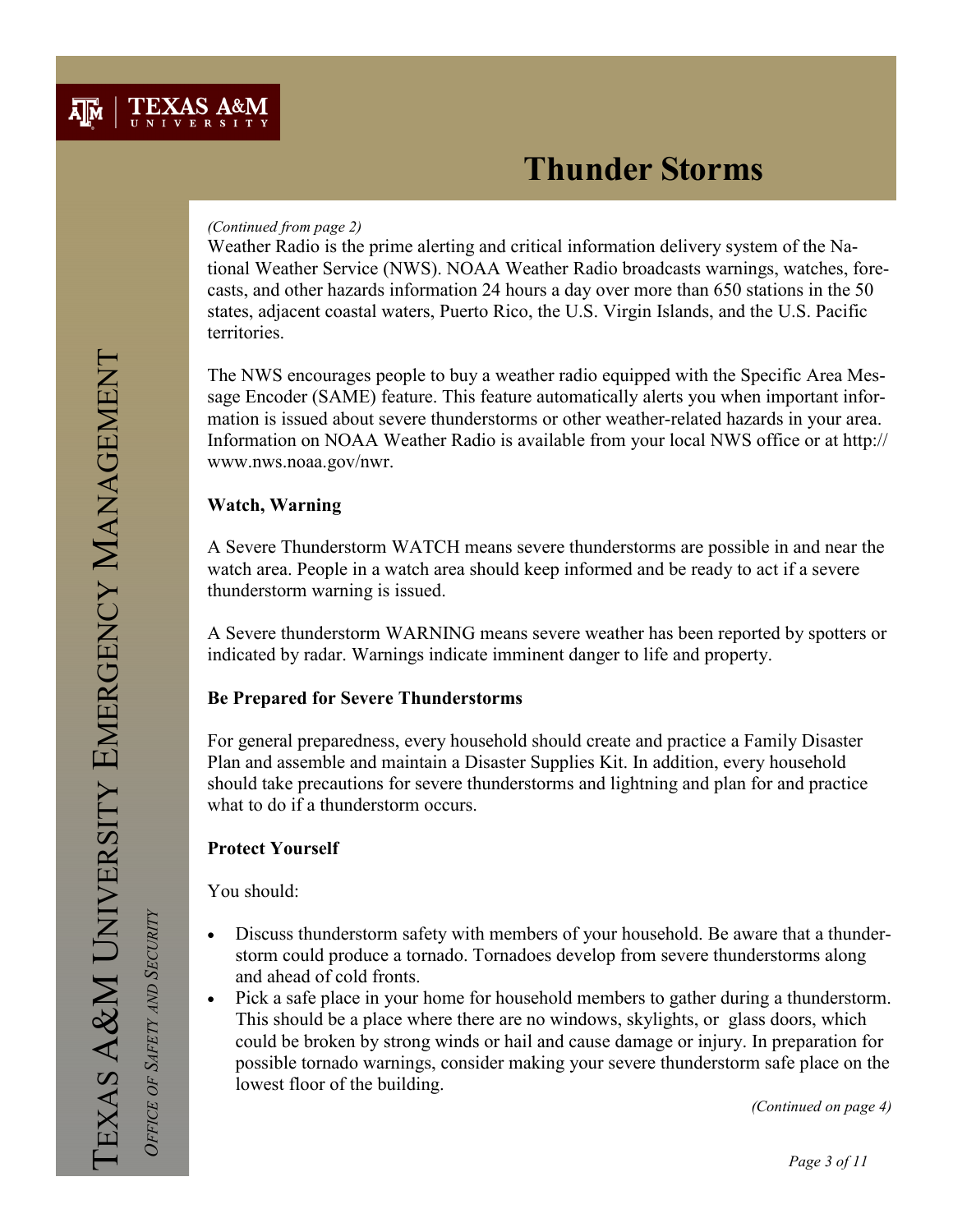#### (Continued from page 3)

- Learn about your community's warning system for severe thunderstorms. Make sure all members of your household understand the system. Use a NOAA Weather Radio or listen to a local radio or television station to keep aware of watches and warnings while you are indoors. Make sure everyone in your household knows the name of the county or parish where you live because severe thunderstorm watches and warnings are issued for counties or parishes. People should also know the name of the county or parish they are in if they are away from home.
- Learn how to crouch low to the ground on the balls of your feet. Place your hands on your knees and your head between your knees. Minimize your body's surface area, and minimize your contact with the ground. Lightning current often enters a victim through the ground rather than by a direct overhead strike.

## Protect Your Property

You should:

- Make a list of items to bring inside in the event of a severe thunderstorm. Having a list will help you remember things that may be broken or blown away in strong winds.
- Keep trees and shrubbery trimmed. Make trees more wind resistant by removing diseased or damaged limbs, then strategically remove branches so that wind can blow through. Strong winds frequently break weak limbs and hurl them at great speed.
- Remove any debris or loose items from around your home and outbuildings and from pastures. Branches and firewood may become missiles in strong winds.
- Protect your animals. Ensure that any outbuildings, pastures, or corrals that house animals are protected in the same way as your home. When installing or changing fence lines, consider placing them in such a way that your animals are able to move to higher ground in the event of flooding.
- Consider installing permanent shutters to cover windows. Shutters can be closed quickly and provide the safest protection for windows.
- Install lightning rods on your home and on barns or any other building that house animals. Lightning rods will carry the electrical charge of lightning bolts safely to the ground, greatly reducing the chance of a lightning-induced fire.
- Insure crops against financial loss from storm damage through the Federal Crop Insurance Corporation of the U.S. Department of Agriculture. If applicable, it is recommended that you obtain separate specific insurance to cover your crops. Losses are not covered through usual insurance policies. Each year, severe storms cause millions of dollars in crop damage. Hail, in particular, has been known to wipe out entire fields.

TEXAS A&M UNIVERSITY EMERGENCY MANAGEMENT EXAS A&M UNIVERSITY EMERGENCY MANAGEMENT

OFFICE OF SAFETY AND SECURITY OFFICE OF SAFETY AND SECURITY

(Continued on page 5)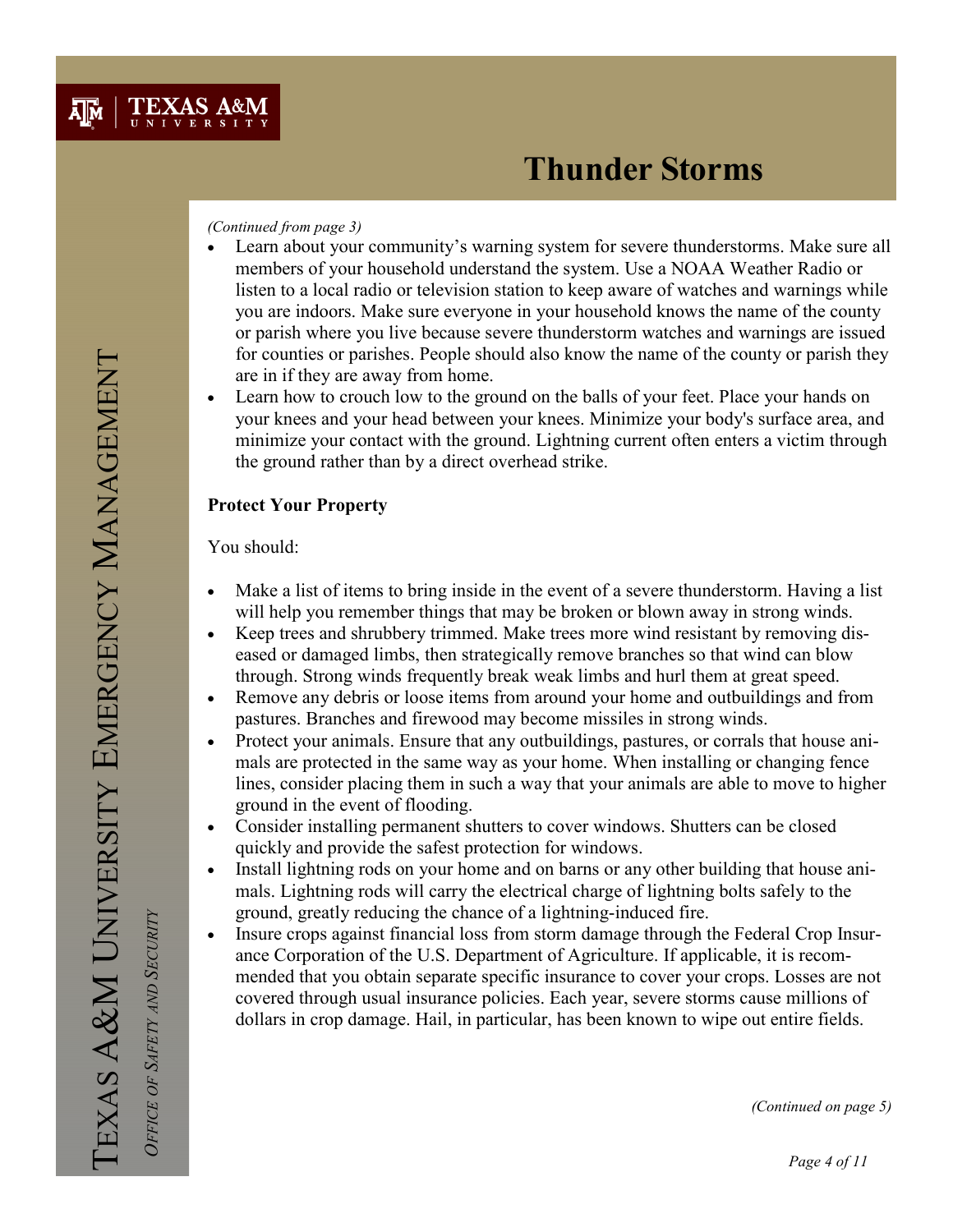

(Continued from page 4)

### What to Do Before a Severe Thunderstorm

You should:

- Use a NOAA Weather Radio to keep you informed of watches and warnings issued in your area.
- If planning a trip or extended period of time outdoors, be aware of the weather forecast. Knowing what the weather could be will help you be prepared to respond if necessary. Having a raincoat, umbrella, and disaster supplies kit available will make it easier to deal with severe weather if it occurs.
- Postpone outdoor activities if thunderstorms are imminent. Coaches of outdoor sports teams should use a NOAA Weather Radio during practice sessions and games. Threatening weather can endanger athletes, staff, and spectators. Remember that most people struck by lightning are not in an area where rain is falling. Postponing activities is your best way to avoid being caught in a dangerous situation.
- Keep an eye on the sky. Pay attention to weather clues around you that may warn of imminent danger. Look for darkening skies, flashes of lightning, or increasing wind, which may be signs of an approaching thunderstorm.
- Be aware of your surroundings. Look for places you could go if severe weather threatens.
- Listen for the sound of thunder. If you can hear thunder, you are close enough to the storm to be struck by lightning. Go to safe shelter immediately.
- Even if there is no official thunderstorm warning, if you see signs of a thunderstorm, take precautions.

### What to Do During a Severe Thunderstorm Watch

You should:

- Use a NOAA Weather Radio or listen to a local radio or television station. Local authorities will provide you with the best information for your particular situation.
- Avoid natural lightning rods, such as golf clubs, fishing poles, tractors, bicycles, and camping equipment. Lightning is attracted to metal and poles or rods.
- Be prepared to take shelter. A sturdy building is the safest place to be during a severe thunderstorm. Avoid gazebos, rain or picnic shelters, golf carts, baseball dugouts, bleachers, and other isolated structures in otherwise open areas because such places are often struck by lightning. Gazebos and picnic shelters are often poorly anchored and subject to being uprooted and blown around in strong thunderstorm winds, and offer little protection from large hail.

(Continued on page 6)

OFFICE OF SAFETY AND SECURITY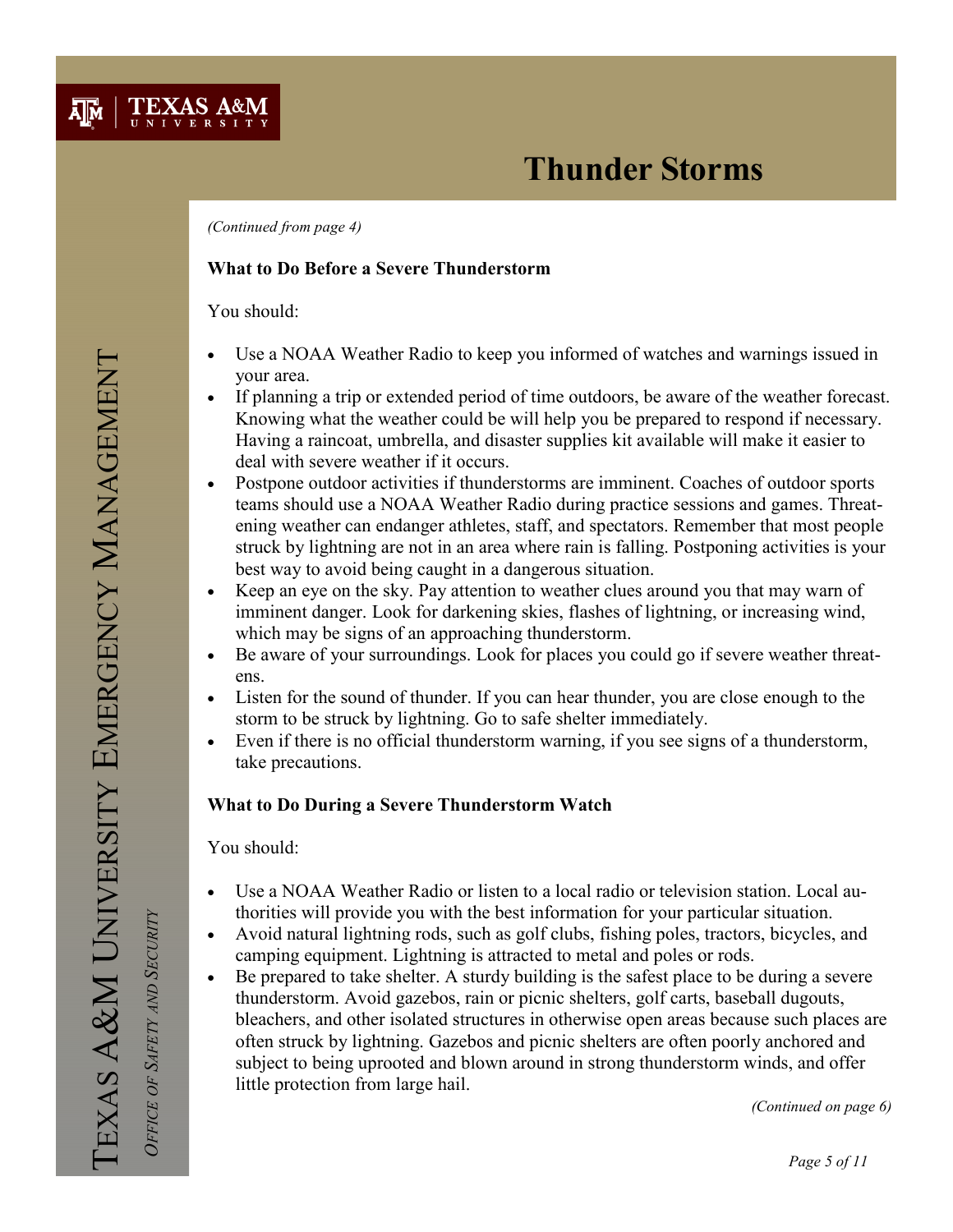

#### (Continued from page 5)

- If you perceive that a severe thunderstorm is approaching:
	- Secure outdoor objects such as lawn furniture that could blow away or cause damage or injury. Take lightweight objects inside.
	- Bring your companion animals indoors and maintain direct control of them. Be sure that your pet disaster kit is ready to go.
	- If possible, bring horses and livestock into your barn. Do not allow horses or livestock to gather under an isolated tree or otherwise present a risk from a lightning strike.
	- Shutter windows and close outside doors securely. This will help protect your home from damaging winds or flying debris.
	- Avoid electrical equipment and telephones. Lightning could follow the wire. Television sets are particularly dangerous at this time. Use a battery-powered radio or television.
	- Avoid bathtubs, water faucets, and sinks because metal pipes can transmit electricity.

#### What to Do During a Severe Thunderstorm Warning

You should:

- Use a NOAA Weather Radio or listen to a local station on a battery-powered radio or television for updated emergency information. If the power goes out, you still will have access to important information.
- Draw the blinds and shades over windows. If windows break because objects are blown by the wind or large hail, the shades will help prevent glass from shattering into your home.
- Unplug appliances and avoid using the telephone or any electrical appliances. If lightning strikes, telephone lines and metal pipes can conduct electricity. Leaving electric lights on, however, does not increase the chances of your home being struck by lightning.
- Avoid taking a bath or shower, or running water for any other purpose. Metal pipes and plumbing can conduct electricity if struck by lightning.
- Turn off the air conditioner. Power surges from lightning can overload the compressor, resulting in a costly repair job.
- Maintain direct control of your animals. Many animals are unsettled by thunderstorms and it is more comforting and safe for them to be with you.

OFFICE OF SAFETY AND SECURITY

OFFICE OF SAFETY AND SECURITY

(Continued on page 7)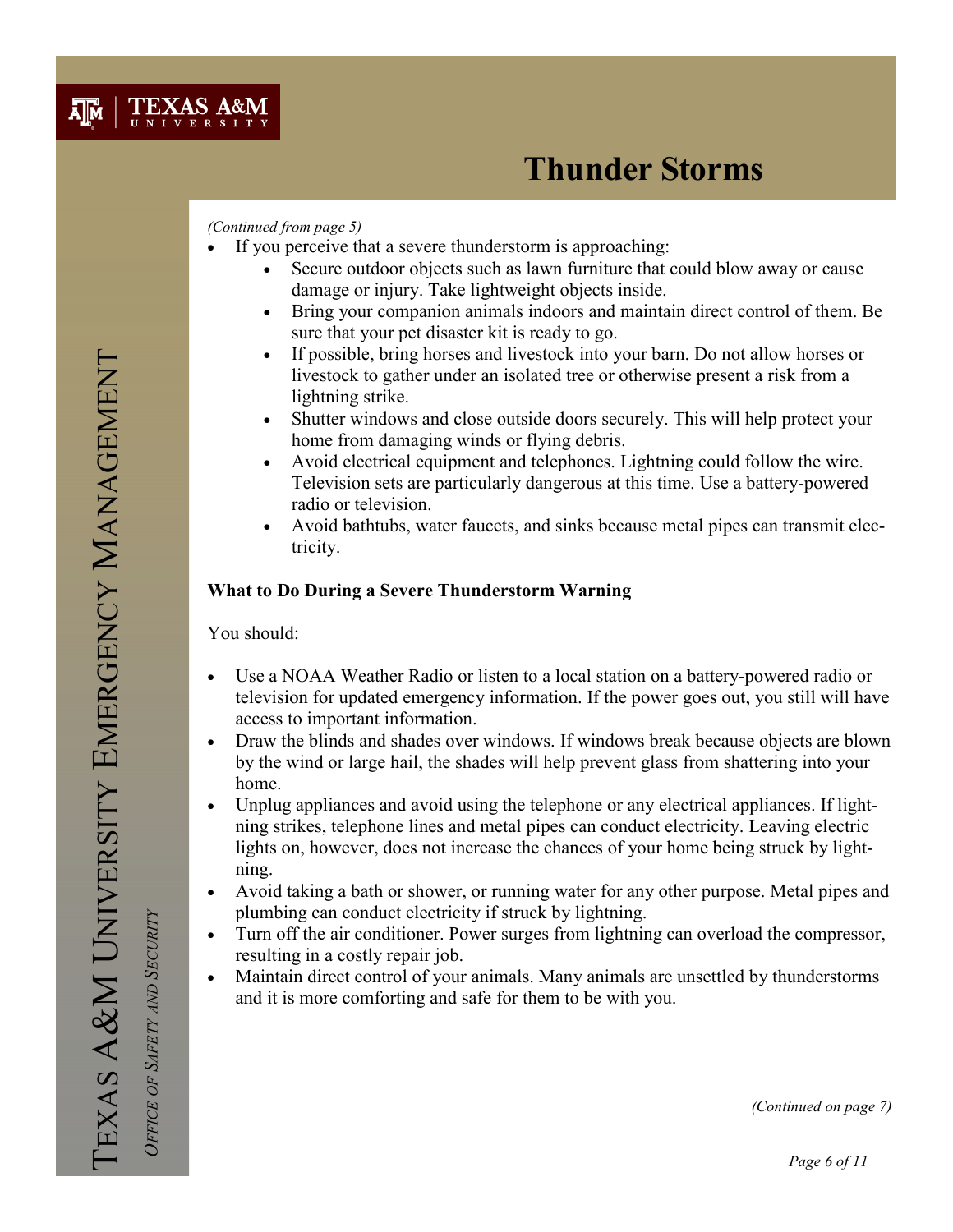(Continued from page 6)

### What to Do if You Are Outside and a Severe Thunderstorm Is Approaching

You should:

**TEXAS A&M** 

 $\lambda$ <sub>M</sub>

- Find shelter immediately. If you are boating or swimming, get to land, get off the beach, and find shelter immediately. Stay away from rivers, lakes, and other bodies of water. Water is an excellent conductor of electricity. When lightning strikes nearby, the electrical charge can travel through the water. Each year, people are killed by nearby lightning strikes while in or on the water.
- Take shelter in a substantial, permanent, enclosed structure, such as a reinforced building. A sturdy building is the safest place to be. Avoid gazebos, rain or picnic shelters, golf carts, baseball dugouts, bleachers, and other isolated structures in otherwise open areas because such places are often struck by lightning. In addition, gazebos and picnic shelters are often poorly anchored and subject to being uprooted and blown around in strong thunderstorm winds. They also offer little protection from large hail.
- If there is no reinforced building in sight, take shelter in a vehicle. Keep the windows closed and avoid convertibles. Rubber-soled shoes and rubber tires provide no protection from lightning. However, the steel frame of a hard-topped vehicle provides increased protection if you are not touching metal. Although you may be injured if lightning strikes your vehicle, you are much safer inside a vehicle than outside.
- If you are in the woods, find an area protected by a low clump of trees. Never stand beneath a single large tree in the open. Be aware of the potential for flooding in lowlying areas.
- As a last resort and if no suitable structure or vehicle is available, go to a low lying, open place away from trees, poles, or metal objects. Make sure the place you pick is not subject to flooding. Crouch low to the ground on the balls of your feet. Place your hands on your knees and your head between your knees. Minimize your body's surface area, and minimize your contact with the ground. Lightning current often enters a victim through the ground rather than by a direct overhead strike.
- Avoid tall structures, such as towers, tall trees, fences, telephone lines, and power lines. Lightning strikes the tallest objects in an area.
- Stay away from natural lightning rods, such as golf clubs, tractors, fishing rods, bicycles, and camping equipment. Lightning is attracted to metal and poles or rods.
- If you are isolated in a level field or prairie and you feel your hair stand on end (which indicates that lightning is about to strike), crouch low to the ground on the balls of your feet. Place your hands on your knees and your head between your knees. Minimize your body's surface area, and minimize your contact with the ground. Lightning current often enters a victim through the ground rather than by a direct overhead strike.
- Coordinators of outdoor events should continue to be aware of the weather with a

(Continued on page 8)

OFFICE OF SAFETY AND SECURITY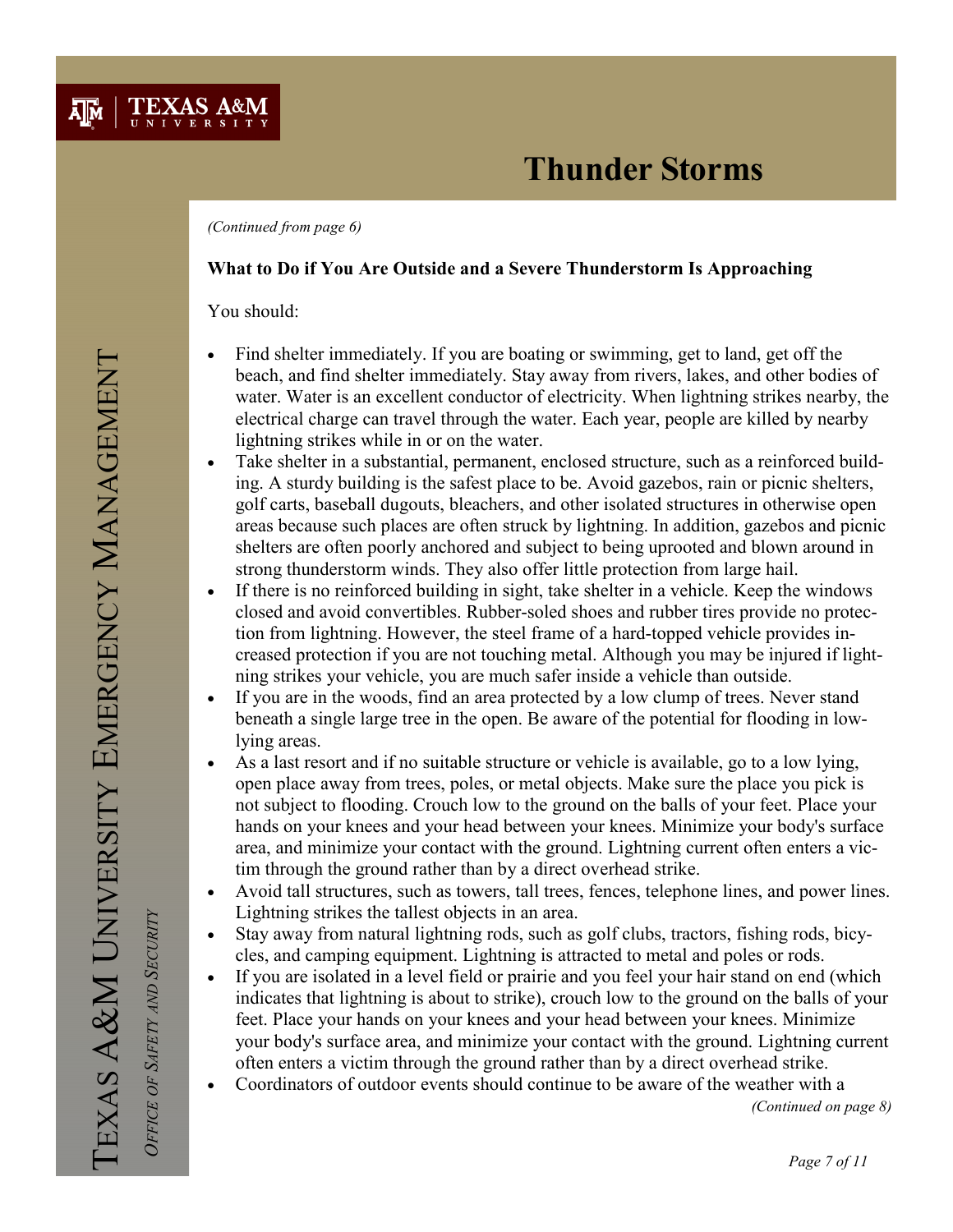### (Continued from page 7)

NOAA Weather Radio and evacuate participants when appropriate.

Note: School buses are an excellent lightning shelter.

## What to Do If You Are Driving During a Severe Thunderstorm or Heavy Rain

You should:

- Pull safely onto the shoulder of the road and stop, making sure you are away from any trees or other tall objects that could fall on the vehicle.
- Stay in the vehicle and turn on the emergency flashers until the heavy rain subsides. Heavy rain produced by thunderstorms can greatly reduce visibility. Emergency flashers will alert other drivers that you have stopped. Keep the windows closed. You are safer from lightning in a vehicle than out in the open.
- Avoid contact with metal or other conducting surfaces outside or inside the vehicle. Lightning that strikes nearby can travel through wet ground to your vehicle. The steel frame of a hard-topped vehicle provides increased protection if you are not touching metal. Rubber tires provide no protection from lightning. Avoid contact with potential conductors to reduce your chance of being shocked. Although you may be injured if lightning strikes your vehicle, you are much safer inside than outside.
- Avoid flooded roads. Most flood fatalities are caused by people attempting to drive through water or people playing in high water. The depth of water is not always obvious. The roadbed may be washed out under the water, and you could be stranded or trapped. Rapidly rising water may stall the engine, engulf the vehicle and its occupants, and sweep them away. Look out for flooding at highway dips, bridges, and low areas. Two feet (0.6 meter) of flowing water will carry away most automobiles, including SUVs and pickup trucks.

## What to Do After a Severe Thunderstorm

You should:

- Continue using a NOAA Weather Radio or listening to a local radio or television station for updated information and instructions. Access may be limited to some parts of the community or roads may be blocked.
- Help people who require special assistance—infants, elderly people, those without transportation, large families who may need additional help in an emergency situation, people with disabilities, and the people who care for them.
- Stay away from storm-damaged areas to avoid putting yourself at further risk from the residual effects of severe thunderstorms. Sightseers cause additional problems and hamper local responders assisting those in need.

(Continued on page 9)

OFFICE OF SAFETY AND SECURITY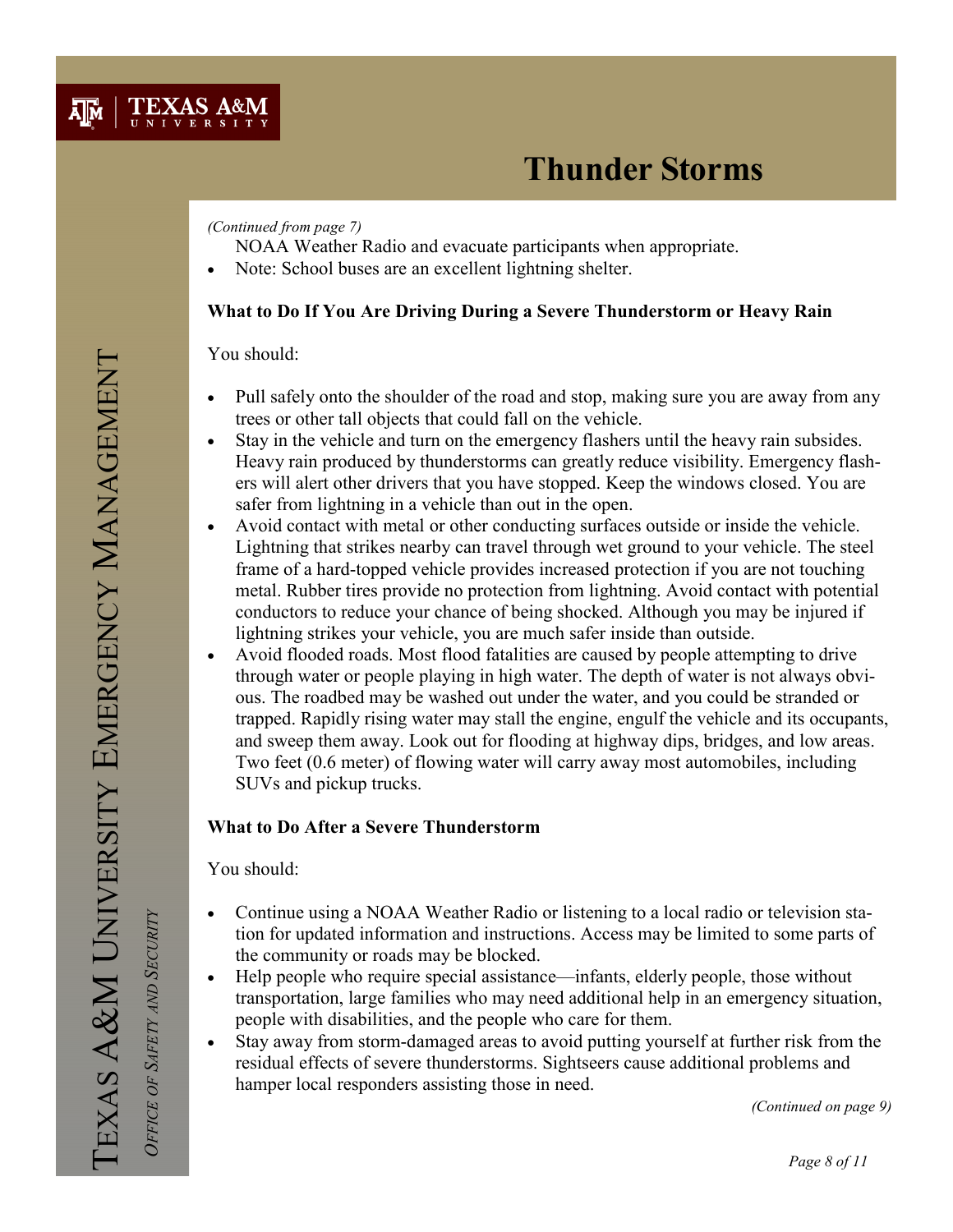#### (Continued from page 8)

- Watch out for fallen power lines and report them immediately. Reporting potential hazards will get the utilities turned off as quickly as possible, preventing further hazard and injury. If assistance is needed in your area and telephone communications are disrupted, go to your nearest fire or police station to request assistance.
- Watch animals closely. Keep all your animals under your direct control. Pets may become disoriented before, during, and after severe thunderstorms. If there has been wind damage, pets may be able to escape from your home or your fence may be broken. Be aware of hazards at nose and paw or hoof level, particularly debris, downed power lines—things that can be dangerous to humans. In addition, the behavior of pets may change dramatically after a severe storm, becoming aggressive or defensive, so be aware of their well-being and take measures to protect them from hazards, including displaced wild animals, and to ensure the safety of other people and animals.

### What to Do if Someone Is Struck by Lightning

You should:

- Call for help. Get someone to dial 9-1-1 or your local emergency number. Medical attention is needed as quickly as possible.
- Give first aid. If the person has stopped breathing, begin rescue breathing. If the person's heart has stopped beating, a trained person should give CPR. If the person has a pulse and is breathing, look for other possible injuries and care for them if necessary.
- Check the person for burns in two places. The injured person has received an electrical shock and may be burned both where the current entered and where it exited his or her body. Being struck by lightning can also cause nervous system damage, broken bones, and loss of hearing or eyesight. People struck by lightning carry no electrical charge that can shock other people, and they can be handled safely.

## Facts and Fiction

Fiction: If it is not raining, there is no danger from lightning.

Facts: Lightning often strikes outside heavy rain and may occur as far as 10 miles (16 kilometers) away from any rainfall. This is especially true in the western United States where thunderstorms sometimes produce very little rain.

Fiction: The rubber soles of shoes or rubber tires on a vehicle will protect you from being struck by lightning.

Facts: Rubber-soled shoes and rubber tires do not provide protection from lightning. The steel frame of a hard-topped vehicle provides increased protection if you are not touching metal. Although you may be injured if lightning strikes your vehicle, you are much safer

(Continued on page 10)

OFFICE OF SAFETY AND SECURITY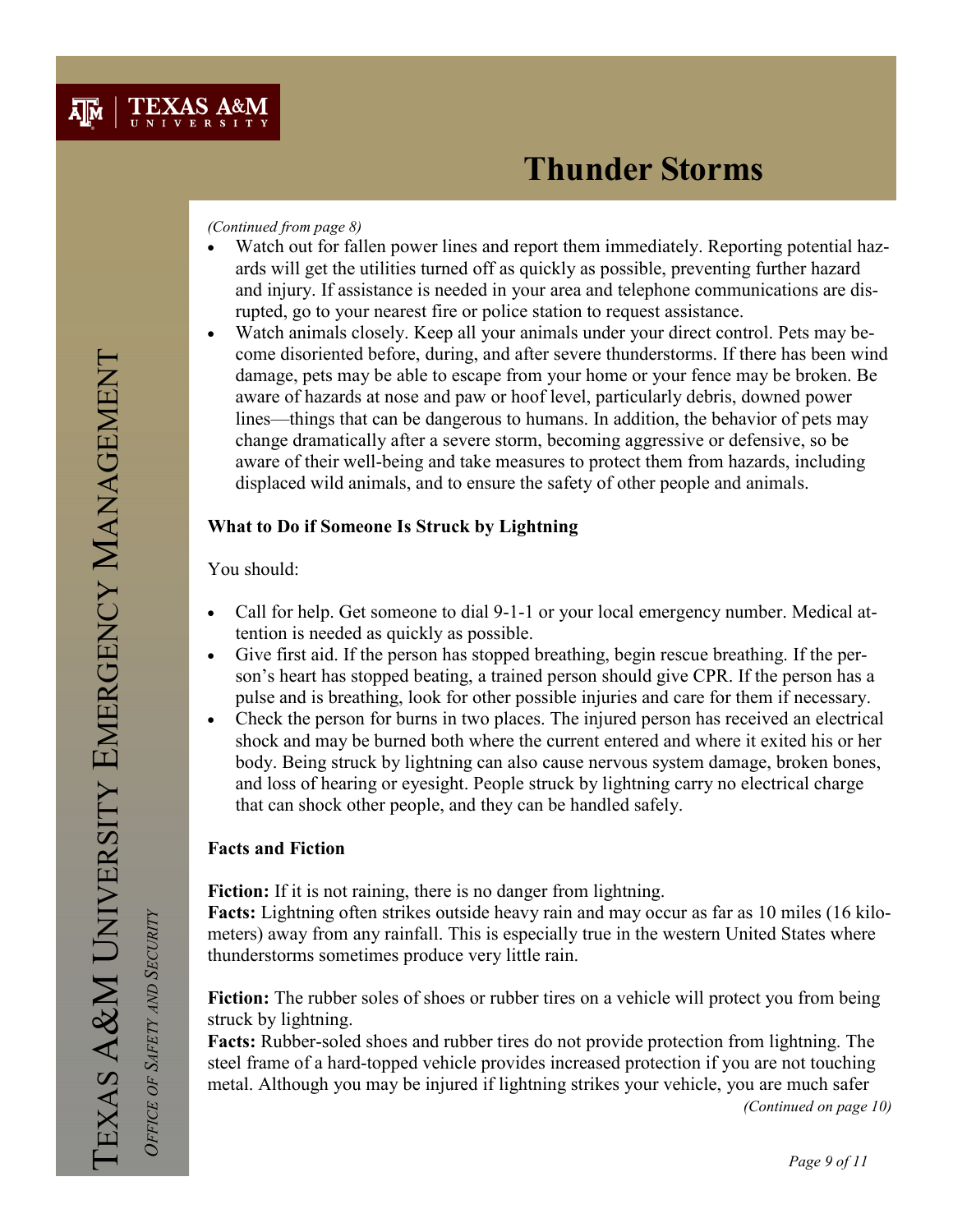

inside a vehicle than outside. (Continued from page 9)

Fiction: People struck by lightning carry an electrical charge and should not be touched. Facts: Lightning-strike victims carry no electrical charge and should be attended to immediately. Contact your local American Red Cross chapter for information on CPR/AED and first-aid classes.

Fiction: Heat lightning occurs after very hot summer days and poses no threat. Facts: "Heat lightning" is a term used to describe lightning from a thunderstorm too far away for thunder to be heard. All lightning is dangerous.

Fiction: Lightning never strikes twice in the same place.

Facts: Just because lightning struck a place once does not make it less likely that it will strike again in the same place. In fact, it may indicate that the place is more vulnerable to lightning strikes than other places in the immediate area.

OFFICE OF SAFETY AND SECURITY OFFICE OF SAFETY AND SECURITY